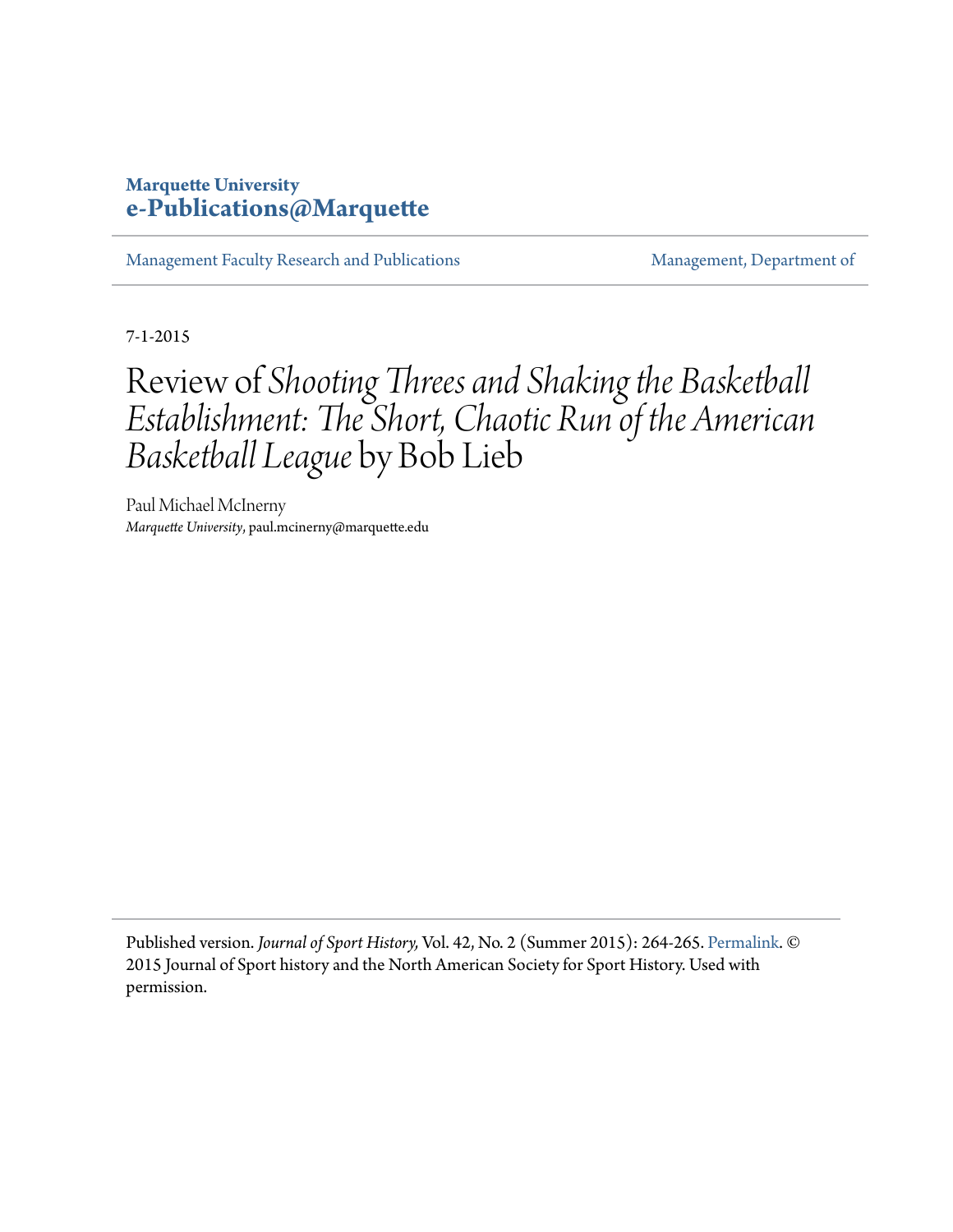Lieb, Bob. *Shooting Threes and Shaking the Basketball Establishment: The Short, Chaotic Run of the American Basketball League*. Haworth, NJ: St. Johann Press, 2014. Pp. xiii, 134. Twelve pages of photos, complete ABL statistics, index, short biographical introductions. \$29.95.

In 1960, the NBA was vulnerable for a competitive rival. The league comprised only eight teams, was just over ten years old with the average salary below \$10,000, television revenue was minor, and notable attendance was mainly reached when an NBA game was preceded by a highly popular Harlem Globetrotters contest, a former barnstorming team that switched to entertainment when the NBA integrated. Because of the NBA's reliance on the Globetrotters, its owner, Abe Saperstein, wanted to own an expansion franchise and maintained he had been promised such. When the NBA expanded in 1960 to Los Angeles and Saperstein was bypassed, he quickly launched the American Basketball League (ABL), a professional basketball competitor, which played its first game in October 1960. He served as commissioner and owned the Chicago team.

Although only in existence for a season and a half, the ABL influenced the future direction of the game. Under Saperstein, the new league introduced the three-point basket, trapezoid free-throw lane, and an African American head coach, and implemented an upbeat, fast-break tempo that favored shooters over the lumbering big men who dominated the NBA. The ABL began with eight teams, including a squad in Hawaii, divided into East and West divisions. It also had an intricate playoff system featuring a split season with the first-half champ playing the second-half winner for the overall championship.